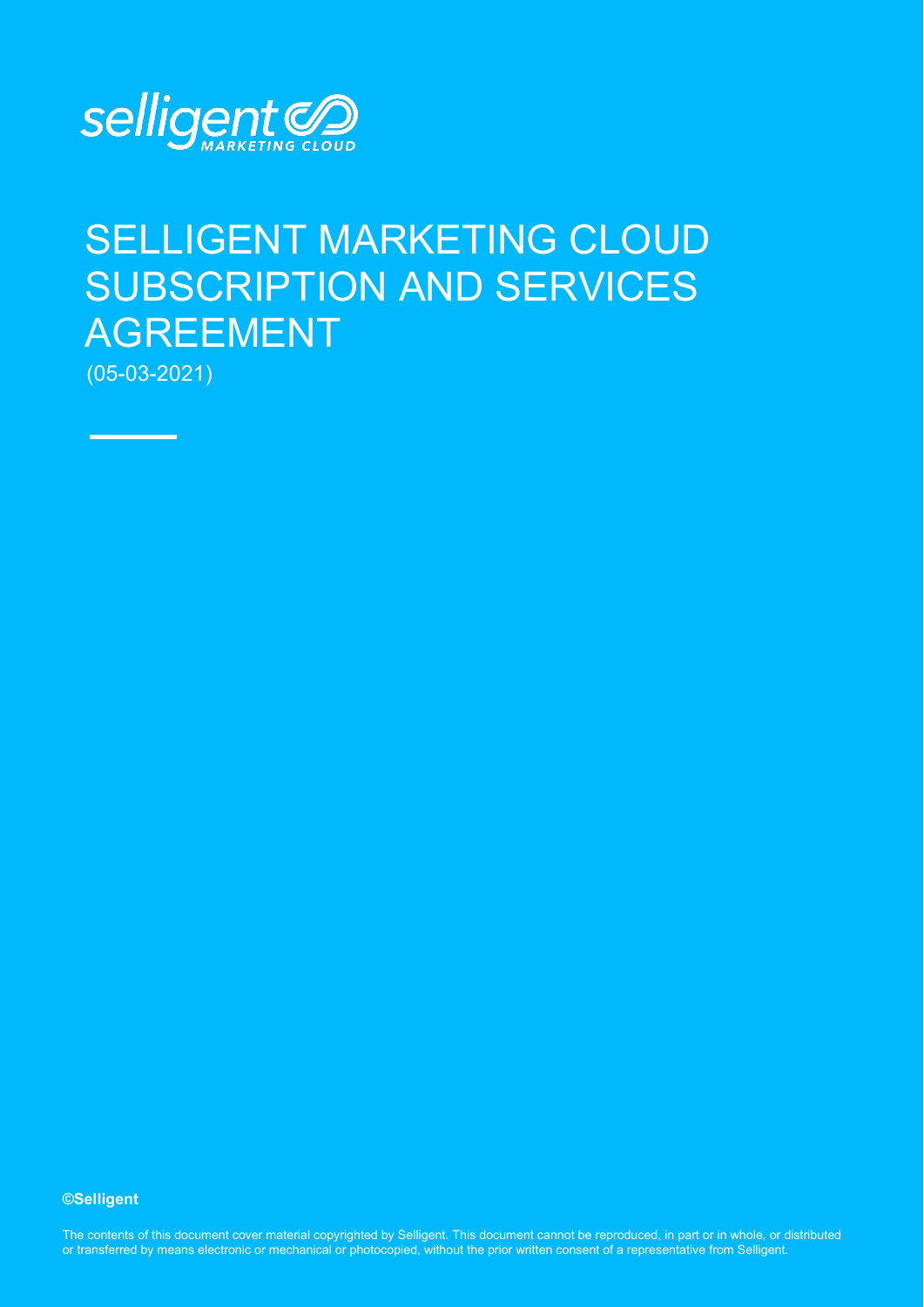

# **SELLIGENT MARKETING CLOUD SUBSCRIPTION AND SERVICES AGREEMENT**

THIS SUBSCRIPTION AND SERVICES AGREEMENT GOVERNS ACQUISITION AND USE OF SELLIGENT'S SERVICES BY THE CLIENT. BY EXECUTING A SALES ORDER AND/OR STATEMENT OF WORK THAT REFERENCES THIS AGREEMENT, THE CLIENT AGREES TO ALL OF THE TERMS AND CONDITIONS OF THIS AGREEMENT. THE INDIVIDUAL ENTERING INTO THIS AGREEMENT ON BEHALF OF A COMPANY OR OTHER LEGAL ENTITY REPRESENTS TO HAVE THE AUTHORITY TO BIND SUCH ENTITY AND ITS AFFILIATES TO THESE TERMS AND CONDITIONS. ANY INDIVIDUAL WHO DOES NOT HAVE SUCH AUTHORITY, OR IF YOU DO NOT AGREE WITH ALL OF THESE TERMS AND CONDITIONS, MUST NOT ACCEPT THIS AGREEMENT. ANY CLIENT WHO DOES NOT AGREE WITH THESE TERMS AND CONDITIONS MAY NOT ACCESS OR USE THE SERVICES.

This Agreement was last updated on **March 5, 2021**, it is effective between the Client and Selligent as of the date of a Sales Order and/or Statement of Work is executed by both parties ("Effective Date").

# **Article 1.- Definitions**

**"***Agreement***"** means this Subscription and Services Agreement, the Service Order(s) and the other documents as listed below, in prevailing order should there be conflicting provisions:

| 1° Selligent Service Order(s)                            |
|----------------------------------------------------------|
| 2° Specific Terms, as applicable                         |
| 3° Data Processing Agreement ("DPA")                     |
| 4° Selligent Support and Service Level Agreement ("SLA") |
| 5° Subscription and Services Agreement ("SSA")           |
|                                                          |

**"***Acceptable Use Policy***" or "***AUP***"** refers to the required actions and practices, as well as those actions and practices that are unacceptable and prohibited, with respect to the Client's use of any product or Service created, developed, sold, licensed, delivered, supplied or performed by Selligent.

"*Affiliates*" means any entity that controls, is controlled by, or is under common control with the named entity ("Affiliates"), where "control" is defined as the ownership of at least 51% of the equity or beneficial interests of such entity or the right to vote for or appoint a majority of the board of directors or other governing body of such entity.

**"***Client***"** includes any Affiliates of the signing entity and any and all employees, agents (third party service providers), or subcontractors of Client who access or otherwise use the Services provided under a specific Service Order and/or perform services incidental thereto. Signing entity shall assume any liability arising out of acts or omissions of its Affiliates, employees, agents (third party service providers) or subcontractors under this Agreement. For the avoidance of doubt, only the signing entity and Selligent are party to the Agreement.

**"***Client Data***"** means all data, documentation, content or information submitted by or on behalf of Client for the purpose of performing the Subscription Services, or generated and used by the Subscription Services, including personal data, audio-visual design (such as photographic images, animations, illustrations) or other identifying or branding elements of Client or its customers to enable performance of the Services.

**"***Deliverables***"** means certain work product, limited to content specific to Client and excluding any retained, common, reusable or generic elements or methodologies, if any, as described in an SOW for Project Services.

**"***Documentation***"** means the information provided by Selligent describing operation and use of the Service(s), by any means of delivery, whether at Client's request or otherwise, along with any other information provided to Selligent's clients generally, and all such items as updated from time to time.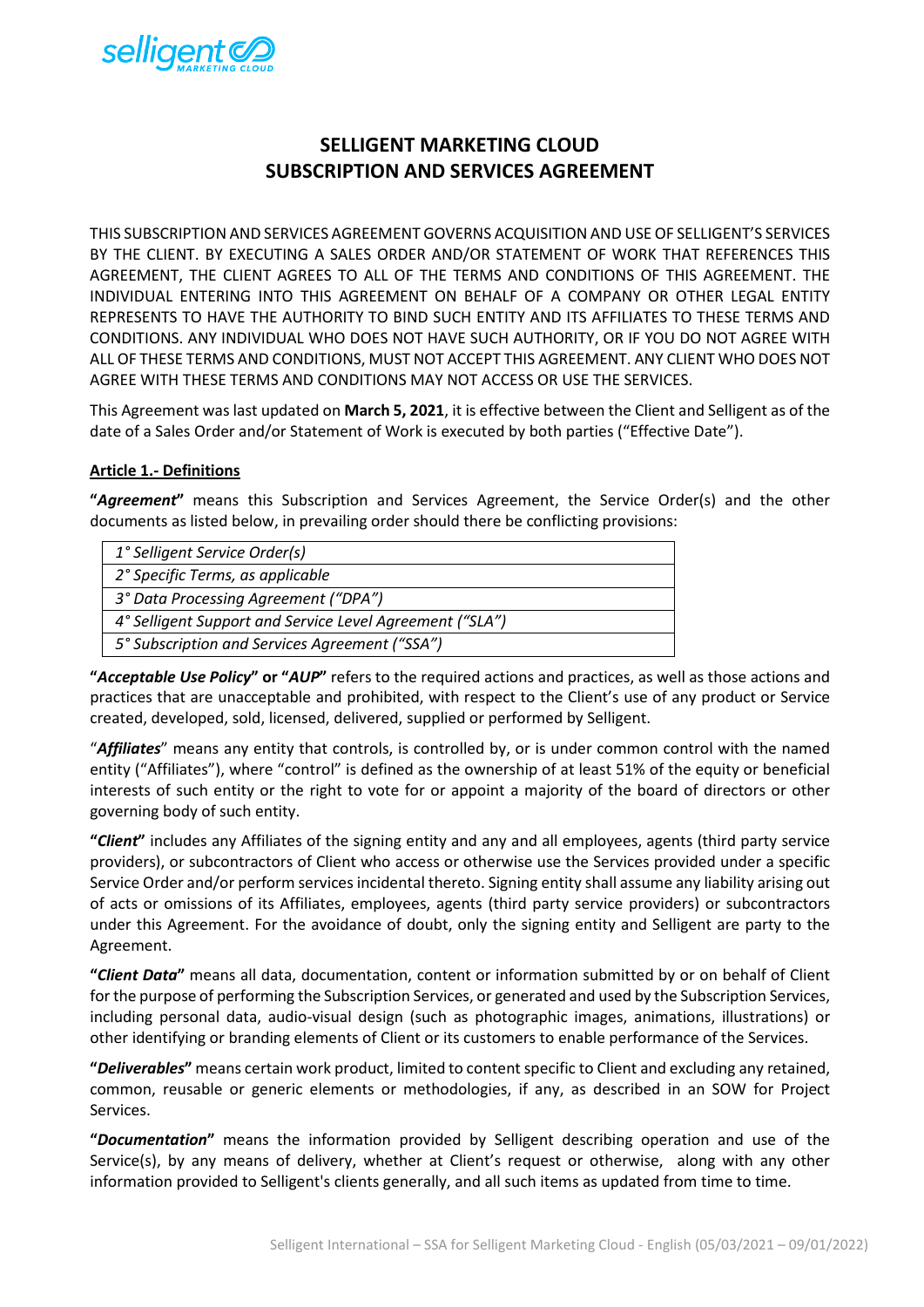**"***Platform***"** means the technical infrastructure Selligent has in place to provide the Subscription Services for Client.

**"***Project Services***"** means project or data services, of which timing and staff availability are planned with Client. Project Services can be (but are not limited to) auditing the quality of databases, project management, technical integration services, campaign creation services, consultancy services and training services.

**"***Service Order***"** means a Sales Order for Subscription Services, a Project Services order ("Statement of Work") or other form, specifying, amongst others, the scope of Services ordered, its subscription term and the applicable fees. All such forms are executed under this Subscription and Services Agreement and deemed incorporated herein.

**"***Services***"** means the Subscription Services, Project Services and Support Services that Client orders under this Agreement.

**"***Subscription Services***"** means access to software module(s) made available by Selligent to Client (e.g. Selligent Marketing Cloud Base, channels or options) in a Software as a Service mode within the limits set out in the Sales Order.

**"***Subscription Term***"** means the term specified in the applicable Sales Order during which Client can use the Subscription Services.

**"***Support Services***"** means helpdesk and technical support services which are by nature consumed on an adhoc basis and cannot be planned. Selligent provides permanent availability for those services governed by the conditions in the SLA.

**"***Usage Rights***"** means those rights to use the Subscription Services within the limits set out in the Sales Order.

**"***User***"** means any individual expressly authorized by Client to use the Services and to whom Client has supplied a user identification and password, such as employees, agents (third-party service providers) or subcontractors.

#### **Article 2.- Object**

2.1.Subject to the terms of this Agreement, Selligent grants Client, within the limits set out in the Sales Order, the non-transferable, non-exclusive, non-sublicenseable right to use the Subscription Services ordered under such Sales Order.

2.2.Selligent will also provide Client with Project Services, Success Services and Support Services as indicated in a Sales Order or Statement of Work.

2.3.Client does not have any right, claim or interest whatsoever relating to the Services other than those granted under this Agreement.

2.4.Selligent is authorised to engage and exchange subcontractors for the performance of its contractual obligations under this Agreement in compliance with the applicable provisions in the DPA. Selligent is responsible for any acts or omissions of such subcontractors under this Agreement as if such acts or omissions were performed by Selligent directly.

2.5.Ordering of one or more Subscription Services is not contingent on the delivery of any future functionality or features, nor on any oral or written private or public comments made by Selligent in relation to such future functionality or features.

2.6.Selligent and its technical partners are authorized to examine the Platform and the Services at any time without prior consent in the context of maintenance operations, installation of patches and Client support.

2.7.Selligent may analyse the Subscription Services to gather information in relation to Client's use of the Subscription Services to improve its products and services, without accessing Client Data.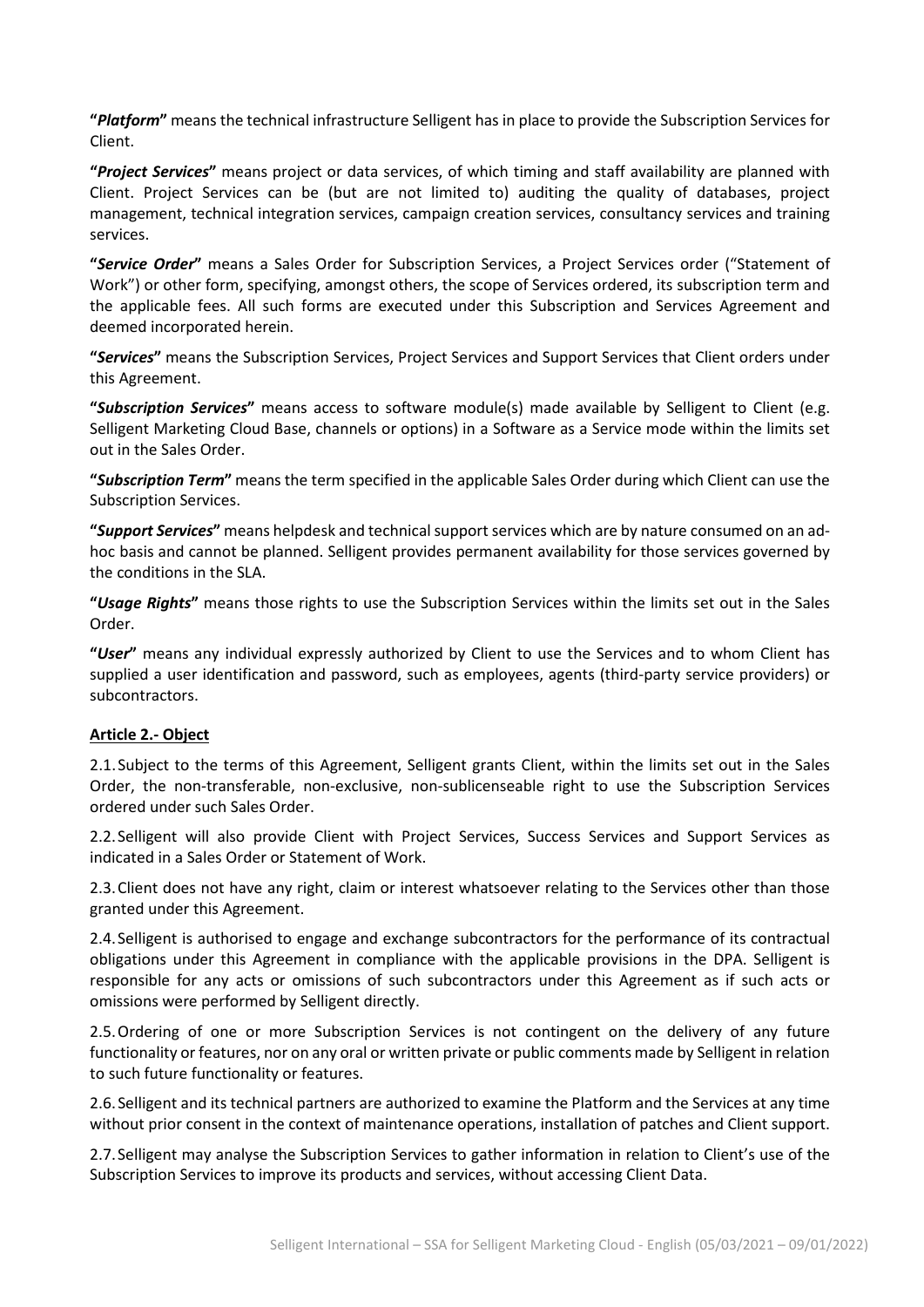# **Article 3.- Selligent's Obligations – Reservation of Rights**

3.1.Selligent shall provide the Service(s) in a workmanlike manner consistent with general industry standards reasonably applicable to the provision thereof. Subject to maintenance and downtime contemplated in the SLA, if Client notifies Selligent in writing, within thirty (30) calendar days of receipt thereof, of the failure of any unaltered version of any Deliverables specified in an applicable Statement of Work or any Subscription Services ordered in a Sales Order, to perform as described in any Documentation or set forth in an applicable Statement of Work ("Error(s)"), Client's sole remedy and Selligent's sole liability with respect to the noted Errors in the unaltered versions of such Deliverables or Subscription Services, shall be to attempt to correct those Errors. Should any Errors contained within any of the Deliverables or with respect to any Subscription Services result from a denial of services attack, or from Client's, or any third party's actions, alterations, modifications or adjustments to the same, Selligent may, in its sole discretion, attempt to correct those Errors, on a time and materials basis at its then-current rates.

3.2.Client acknowledges that timeframes specified in any Service Order are only estimates and that actual performance times will be dependent upon Client's timely provision of accurate and properly formatted data, feedback and access to key personnel reasonably requested by Selligent from time-to-time. Selligent shall not be account able for any performance delays caused by Client's failure to timely provide such data, access or feedback required for its performance. In such an event, estimated timetables shall be extended accordingly, and fees may be increased as a result of such delays.

# **Article 4.- Client's Obligations**

4.1.Client shall use the Services for internal business purposes only. Client is solely responsible for the use of the Platform and the Services under Client's user accounts and acknowledges having been sufficiently informed about the Services specificities. Client (i) shall implement the necessary measures to prevent unauthorized access to, or use of, the Services, and will promptly notify Selligent of any such unauthorized access or use of which Client becomes aware; (ii) has sole responsibility for the accuracy, quality, integrity, legality, reliability and appropriateness, and, in general, the content of Client Data stored in the Platform and used by the Services; and (iii) shall comply with all applicable laws and Selligent's reasonable instructions and recommendations with respect to the Services.

4.2.Client is responsible for the provision and use of the appropriate equipment, including computers, computer operating system and web browser, needed to connect to and use the Services. Client shall ensure that this equipment complies with the specifications set forth in the Documentation.

4.3.Client will ensure that any User using the Services (i) has followed the on-line training made available by Selligent and is properly certified, or has been properly trained by Selligent certified trainers, the latter training being billable; and (ii) uses the Services in accordance with the acceptable use of the Services as set forth in Article 8 below. In particular, this implies that the quality of the databases used for sending e-mails complies with the acceptable use of the Services. Should the quality appear to be below such acceptable use after the database audit performed as part of the set-up services and fees, Selligent will make the necessary recommendations in collaboration with Client. Implementation of the recommendations will be charged at the agreed rates for Project Services subject to Client's prior approval.

#### **Article 5.- Evolution of the Services**

Selligent reserves the right to update, upgrade or discontinue features of the Services. No functionality of the Services will be materially decreased from that available as of the ordering of such Services. In case of a major upgrade, Client shall be provided with a prior reasonable notification via the Platform.

#### **Article 6.- Data Ownership and Protection**

6.1.Subject to the terms of the DPA and Selligent's Privacy Policy available at: https://www.selligent.com/privacy-policy, Client agrees that Selligent may process Client Data.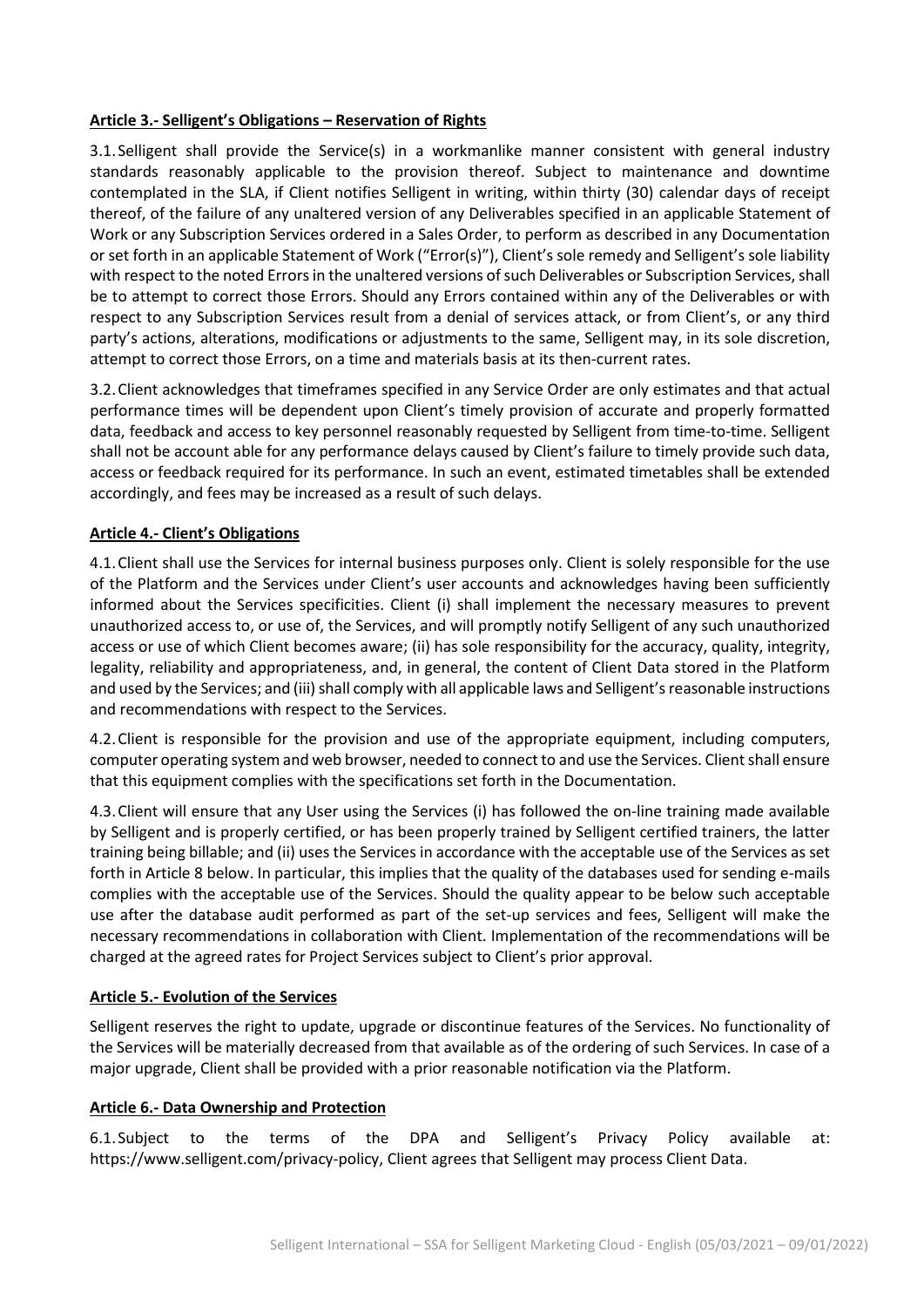6.2.Client Data remain Client's exclusive property. Client hereby grants to Selligent a non-exclusive, nontransferable license to use, perform and display identifying or branding elements of Client during the Subscription Term solely to allow Selligent and/or its Affiliates to perform its obligations as stated herein.

6.3.Selligent's back-up procedure is described in the SLA. However, Client acknowledges that the Services are not meant to replace Client's need for making copies of its primary Client data source. Client is responsible for maintaining copies of its primary Client data.

6.4.Client Data may be retrieved by Client from the Platform at any time during the term of this Agreement. Upon specific request in writing by Client made at the latest by the effective date of termination or expiration of this Agreement, Selligent shall return Client Data to Client through FTPS or SFTP within fifteen (15) calendar days of such request. All complaints relating to the return of the data must be notified to Selligent in writing within ten (10) calendar days of the return, failing which all rights whatsoever will be null and void. The Client Data will be returned in a format that can be run on standard database systems. Client will be invoiced for the costs related to such return at the agreed rates for Project Services subject to a cap of €1,000. After termination of the Agreement, Selligent shall have no obligation to maintain or provide Client Data and shall, in any case, delete all Client Data in its systems or otherwise in its possession or control.

# **Article 7.- Intellectual Property**

7.1.Client acknowledges that in providing the Services, Selligent uses original and any copies (by whomever produced), updates or extensions of (a) Selligent and/or its Affiliates' company name(s), copyright(s), trademark(s), logo(s), domain name(s), the product and service name(s) associated with the Services and other trademarks and service marks, (b) certain audio and visual information and (c) other technology, software, hardware, products, processes, algorithms, user interfaces, know-how and other trade secrets, techniques, designs, inventions and other tangible and intangible technical material or information (collectively "Selligent Technology"), and that the Selligent Technology is covered by intellectual property rights owned or licensed by Selligent and/or its Affiliates (collectively "Selligent IP Rights"). Certain components of the Selligent Technology may be provided by third-party providers, and are subject to Specific Terms as may be indicated in the applicable Sales Order. Such third-party components are the intellectual property of the specific providers, and as such, no right, title or interests, other than the right to utilize the Services as described herein, shall vest in the Client. Selligent IP Rights, and its suppliers, include all copies, updates or additions, including any new functions, that may be developed for Client. The intellectual property rights on any improvement, design contributions or derivative works conceived or created by either party in or to the Services will also be exclusively owned by Selligent or its suppliers. Other than as expressly set forth in this Agreement, no right, title, license or any other rights in or to the Selligent Technology or Selligent IP Rights are granted to Client.

7.2.Documents, software or hardware made available to Selligent by Client shall be and remain the sole and exclusive property of Client or its suppliers.

7.3.Selligent represents to Client that it has the right to enter into this Agreement and grant the Usage Rights provided herein.

7.4.Selligent shall defend Client against any claim brought against Client by a third party alleging that the use of the Services as contemplated hereunder constitutes a direct infringement or misappropriation of a patent claim, copyright or trademark or trade secret of such third party, and Selligent will pay damages finally awarded against Client (or the amount of any settlement Selligent enters into) with respect to such claims, provided Client (a) promptly gives written notice of such claim to Selligent (but only to the extent that delay in giving notice materially impairs Selligent's ability to defend the claim); and (b) gives Selligent primary control of the defense and settlement of the claim. This obligation of Selligent shall not apply if the alleged infringement or misappropriation results from a use of the Services in violation of this Agreement by the Client or its Users.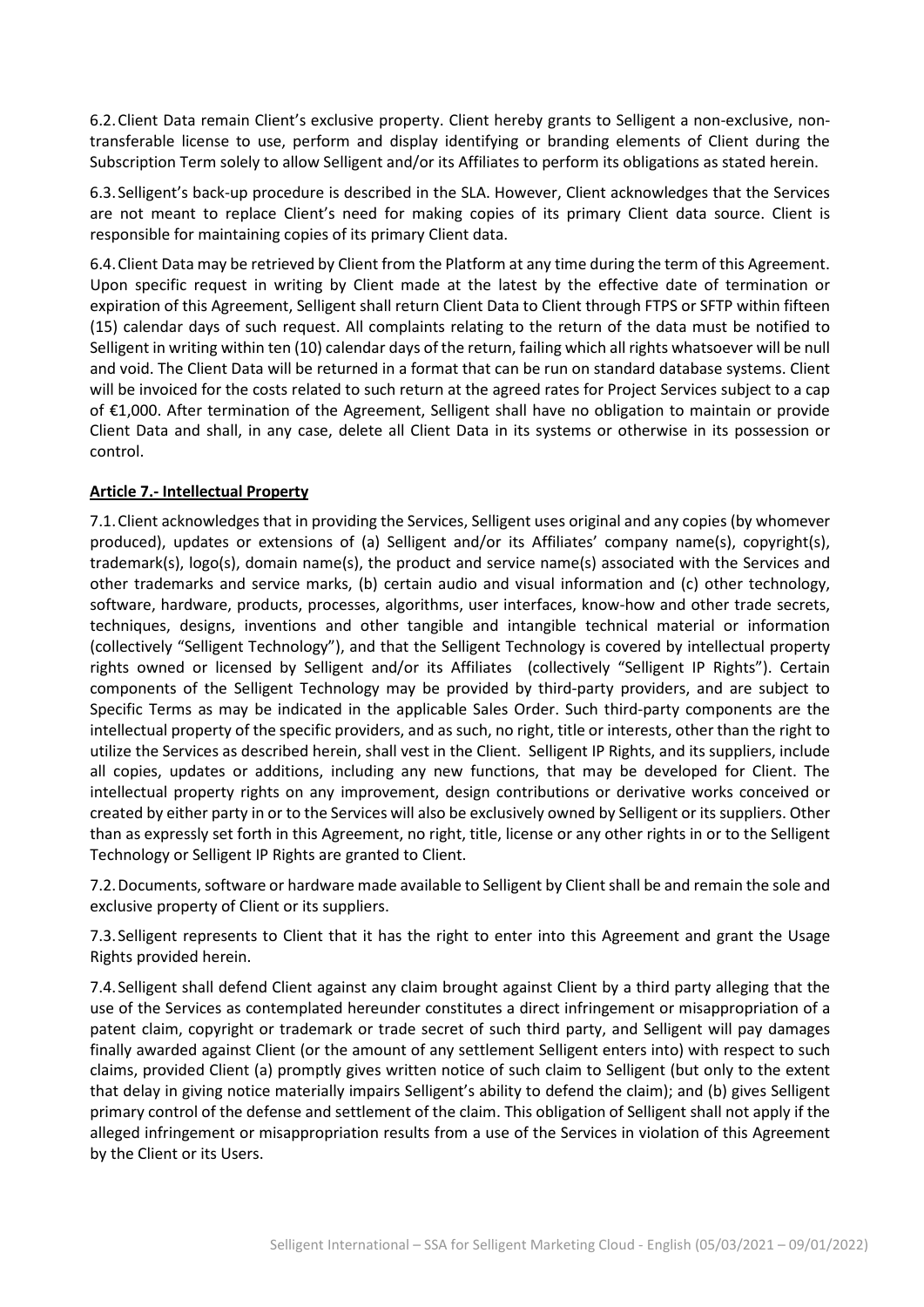7.5.Selligent shall have primary control of the defense of the claim and may agree on any settlement provided Selligent will not enter into or agree to any settlement that imposes any obligation on Client without Client's prior written consent. Selligent will not admit liability on behalf of Client. In case Client rejects the defense by Selligent or the control of such defense by Selligent, Selligent shall be released of any obligation under this Article 7. Client shall provide Selligent with full assistance in such defense and can participate to the defense at its own expense and with its own counsel. Selligent shall keep Client advised of the status of the claim and will consider in good faith recommendations made by Client with respect to the claim.

7.6.Selligent reserves the right to cease such defense of any claim in the event the Services are no longer alleged to infringe or misappropriate, or are held not to infringe or misappropriate, the third party's rights.

7.7.In the event a claim under this Article is made, or is, in Selligent's reasonable opinion, likely to be made, Selligent may, at its sole discretion and expense: (i) procure for Client the right to continue using the Services under the terms of this Agreement; or (ii) replace or modify the Services to be non-infringing without material decrease in functionality. If the foregoing options are not reasonably available, Selligent may terminate the infringing Services and refund all prepaid fees to Client, without any additional compensation or damages.

Selligent's obligations under this Article 7 shall be Client's sole remedy for any above claim and action.

#### **Article 8.- Acceptable use of the Services - Restrictions**

8.1. Selligent grants Client a limited, non-exclusive, non-transferable, non-sublicenseable, right to access and use the Service(s) in accordance with all the terms and conditions of this Agreement. Client must comply with the Acceptable Use Policy ("AUP") of Selligent, as may be updated from time-to-time by Selligent, on notice to the Client, currently available at [: https://www.selligent.com/acceptable-use-policy.](https://www.selligent.com/acceptable-use-policy)

Client further agrees to:

- (i) Use the Services and the Platform in accordance with the Documentation, best practices and generally accepted code of conduct.
- (ii) Not to license, sublicense, sell, resell, rent, lease, transfer, assign, distribute, time-share or otherwise commercially exploit or make the Services available to any third party, other than as contemplated by this Agreement;
- (iii) Not to modify, copy or create derivative works based on the Services or Selligent Technology;
- (iv) Not to dissemble, reverse engineer, translate or decompile the Services or Selligent Technology (unless, and only to the extent, with respect to the Selligent Technology, this restriction is prohibited by applicable law) or purposefully access it with the intent to (A) build a competitive product or service, (B) build a product or service using substantially similar features, functions or graphics of the Services, or (C) copy any features, functions or graphics of the Services. Client may not access the Services if Client is a direct competitor of Selligent, except with Selligent's prior written consent. Client may not access the Services for purposes of monitoring its performance or functionality, or for any other benchmarking or competitive purpose.

8.2.Selligent, at its own discretion or at the direction of any then-applicable third party service provider may suspend access to the IP address(es), and as the case may be the Services, because of a violation of Article 8.1 or an actual or reasonably apparent imminent attack or unauthorized access, until such violation, attack or unauthorized access is remedied. Selligent will use commercially reasonably efforts to provide Client with advance notice of such suspension. Any action requested by Selligent due to a misuse of the Services or the Platform shall be invoiced to Client at the agreed rates for Project Services.

8.3.In the event of any temporary blocking as described in this Article 8, Client shall not be entitled to any refund, except where such suspension is demonstrably abusive or not grounded on legitimate elements.

8.4.Third-Party Providers - Any exchange of data or other interaction between Client and a third party provider (other than any subcontractor or agent performing any obligation of Selligent under this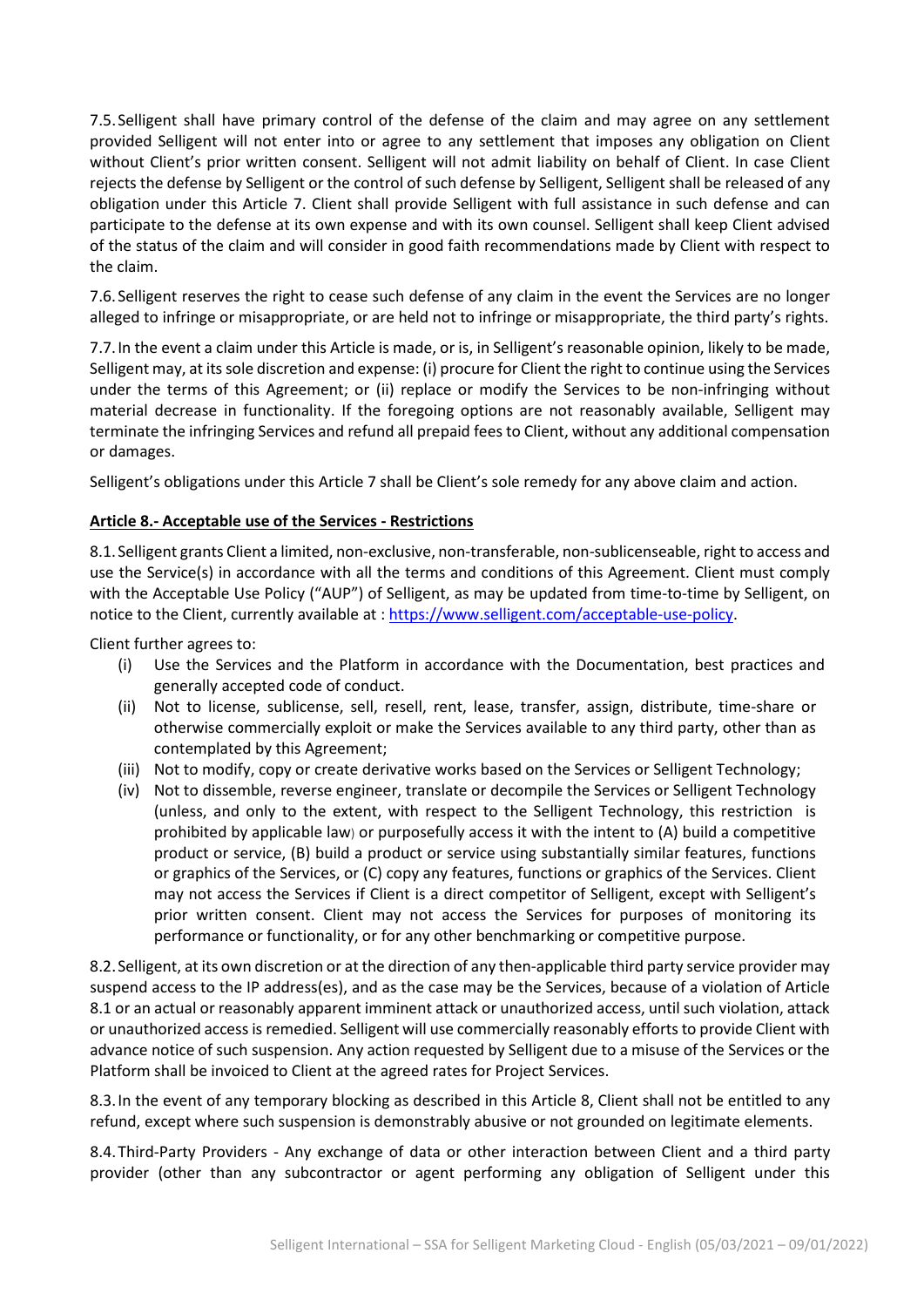Agreement), and any purchase by Client of any product or service offered by any third party provider, is solely between Client and such third party provider.

8.5.Subject to this Agreement, Client shall defend, indemnify and hold Selligent harmless against any loss or damage (including reasonable attorneys' fees) incurred in connection with claims made against Selligent by a third party in relation to Client Data or alleging that Client's illegal or unauthorized use of the Services infringes the rights of, or has otherwise harmed, a third party, provided Selligent (a) promptly gives written notice of the claim to Client (but only to the extent that delay in giving notice materially impairs Client's ability to defend the claims); and (b) gives Client primary control of the defense and settlement of the claim.

8.6.Client shall have primary control the defense of the claim and may agree on any settlement, provided Client will not enter into or agree to any settlement that imposes any obligation on Selligent without Selligent's prior written consent. Client will not admit liability on behalf of Selligent. In case Selligent rejects the defense by Client or the control of such defense by Client, Client shall be released of any indemnification obligation under this paragraph. Selligent shall provide Client with full assistance in such defense and is allowed to participate to the defense at its own expense and with its own counsel. Client shall keep Selligent informed of the status of the claim and will consider in good faith recommendations made by Selligent with respect to the claim.

# **Article 9.- Limitation of liability**

9.1.Except for what is specifically provided for below, the parties' liability is governed by the liability rules under the governing law.

9.2.Each parties' liability shall, in any case be, limited to the twelve (12) months value of the Subscription Services fee (see the Sales Order), whether in contract or in tort.

9.3.No party shall be liable for consequential damage or loss, such as loss of revenues or profits, of commercial opportunities, of data or of use of data, damage to the brand or know-how, third party claims, whether in tort on in contract, whether or not it knew of the possibility of such loss.

9.4.With regard to Project Services and Support Services, Selligent undertakes to comply with generally accepted professional standards and Selligent's liability is limited to those operations by Selligent necessary to rectify a Service that does not meet generally accepted professional standards. However, if it becomes apparent that Selligent personnel must attend when the operating incident is not attributable to Selligent, this Service will be invoiced.

9.5.Nothing in this Agreement excludes the liability of either party (a) for death or personal injury caused by its negligence or (b) for fraud or fraudulent misrepresentation.

#### **Article 10.- Confidentiality**

10.1. "Confidential Information" refers to any information of a party ("Disclosing Party") disclosed by or on behalf of the Disclosing Party to the other party ("Receiving Party"), whether orally or in writing, that is designated as confidential or that reasonably should be understood to be confidential given the nature of the information and the circumstances of the disclosure (including pricing and other terms reflected in all Service Order(s)), the Service(s), the Selligent Technology, business and marketing plans, trade secrets, technology and technical information, product designs, methods, processes, code, data, inventions, apparatus, statistics, programs, research, development, information technology, network designs, passwords, sign-on codes, usage data, the Documentation and the terms of this Agreement. Confidential Information shall not include any information that: (a) is or becomes generally known to the public without breach of any obligation owed to the Disclosing Party; (b) was known to the Receiving Party prior to its disclosure by the Disclosing Party without breach by any third party of any obligation owed to the Disclosing Party; (c) was independently developed by the Receiving Party without being subject to any confidentiality obligation; or (d) is received from a third party without breach of any obligation owed to the Disclosing Party.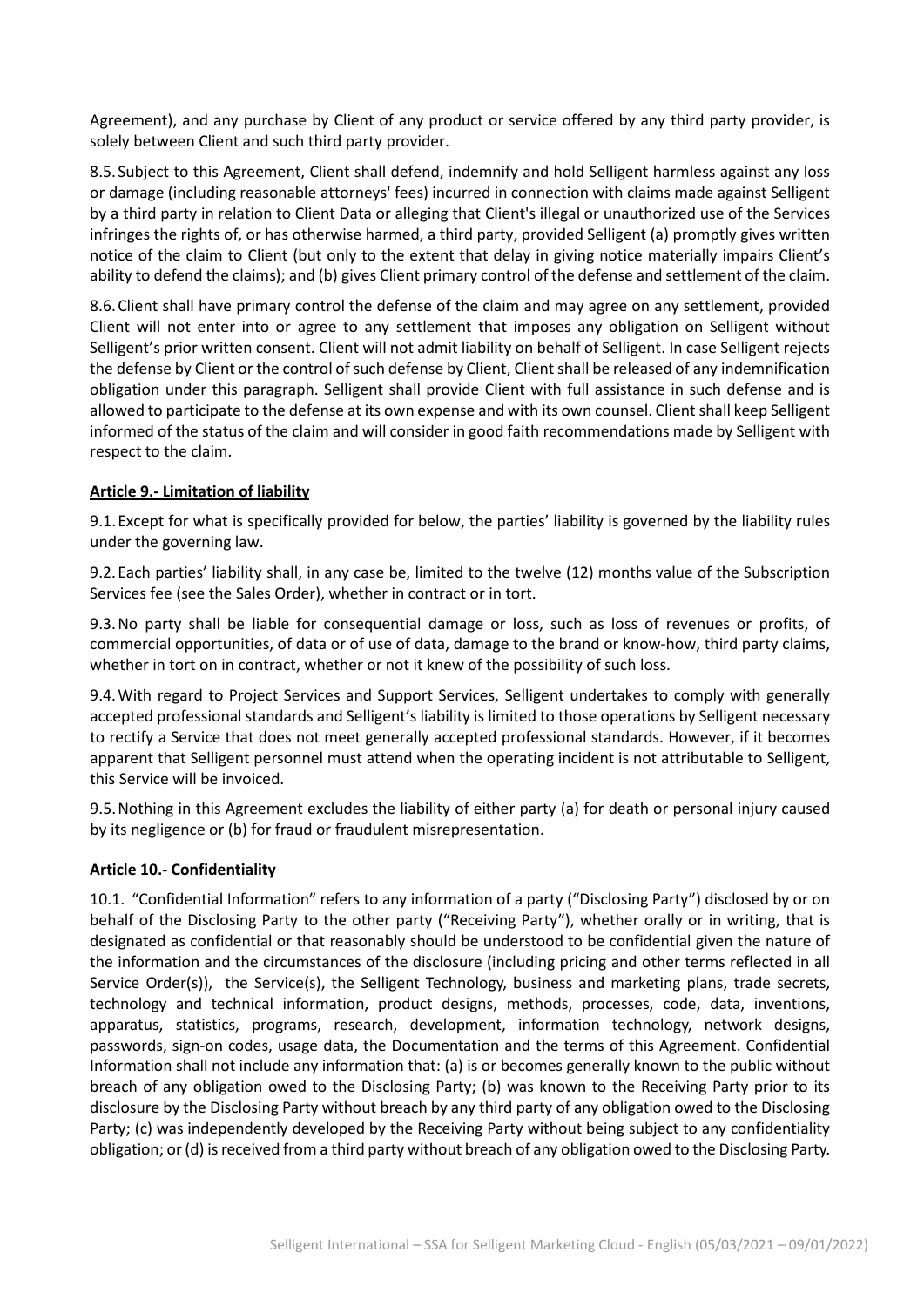10.2. Each party agrees that it will not use in any way for its own account or the account of any third party, any Confidential Information, except that each party may use the Confidential Information to perform its obligations or exercise its rights under this Agreement, and each party will take reasonable care and precaution to protect the confidentiality of such information. Reasonable care and precaution mean such care and precaution the Receiving Party takes to protect its own similar Confidential Information, but which shall not be less than reasonable standard of care.

10.3. Such non-disclosure obligations shall not apply to information that (a) was already rightfully known to the Receiving Party prior to disclosure by the Disclosing Party hereunder; (b) became part of the public domain after its disclosure or was part of the state of the art at the time of disclosure, provided, in both cases, that this was not the result of a violation of a confidentiality obligation with respect to the party that transmitted the Confidential Information; (c) has been rightfully received from a third party not under obligation of confidentiality; (d) has been approved for release by written authorization; or (e) was independently developed by a party without the use of the Confidential Information.

10.4. Each party agrees that Confidential Information remains, in any event, the property of the Disclosing Party.

10.5. Disclosure of Confidential Information is only permitted to the legal representatives, agents, suppliers, service providers or subcontractors of the parties within the limit of what they need to know to perform the tasks incumbent upon them.

10.6. The parties undertake to inform the persons to whom the information is transmitted of its confidential nature. They also agree to have their suppliers, service providers or subcontractors sign a confidentiality undertaking in terms similar to the one they have subscribed to hereby, it being understood that the parties are guarantors of compliance by the persons referred to in this paragraph of this confidentiality obligation.

10.7. If the Receiving Party is compelled by law or judicial or regulatory order to disclose Confidential Information of the Disclosing Party, it shall (a) provide the Disclosing Party with reasonable prior written notice of such compelled disclosure (to the extent legally permitted); (b) provide the Disclosing Party with reasonable assistance and cooperation, at Disclosing Party's cost, if the Disclosing Party wishes to contest or limit the disclosure; and (c) only disclose that Confidential Information necessary to comply with such order in consultation of counsel at Disclosing Party's reasonable cost.

10.8. Upon the written request of Disclosing Party at any time throughout the Subscription Term or upon expiration or termination of this Agreement, Receiving Party shall at its option, and if legally permissible, return or destroy (and certify such destruction in a signed writing) all Confidential Information of Disclosing Party, including all copies thereof, whether in physical or electronic form; provided, however, that Selligent and its Affiliates may retain an archival set of its working papers and a copy of Client's Confidential Information for ensuring compliance with applicable laws, regulations and professional standards regarding documentation of work performed under this Agreement. To the extent that it is impracticable to return or destroy any Confidential Information, and with respect to any information retained for archival purposes, Receiving Party shall continue to maintain the confidentiality of such information in accordance with this Agreement for as long as such information is retained.

10.9. This Confidentiality obligation shall survive the termination of this Agreement for a period of three (3) years.

# **Article 11.- Term**

This Agreement shall come into effect on the Effective Date and will remain in force so long as there is at least one active Service Order in place, unless earlier terminated in accordance with Article 12 below. Except otherwise stated in an applicable Sales Order, each Subscription Service is sold for a minimum Subscription Term of twelve (12) months as of such Subscription Service Start Date (i.e. password and log-in delivered to Client). Each Sales Order will renew in accordance with the renewal conditions set forth in such Sales Order. Renewals will automatically pertain to all Subscription Services of the Sales Order.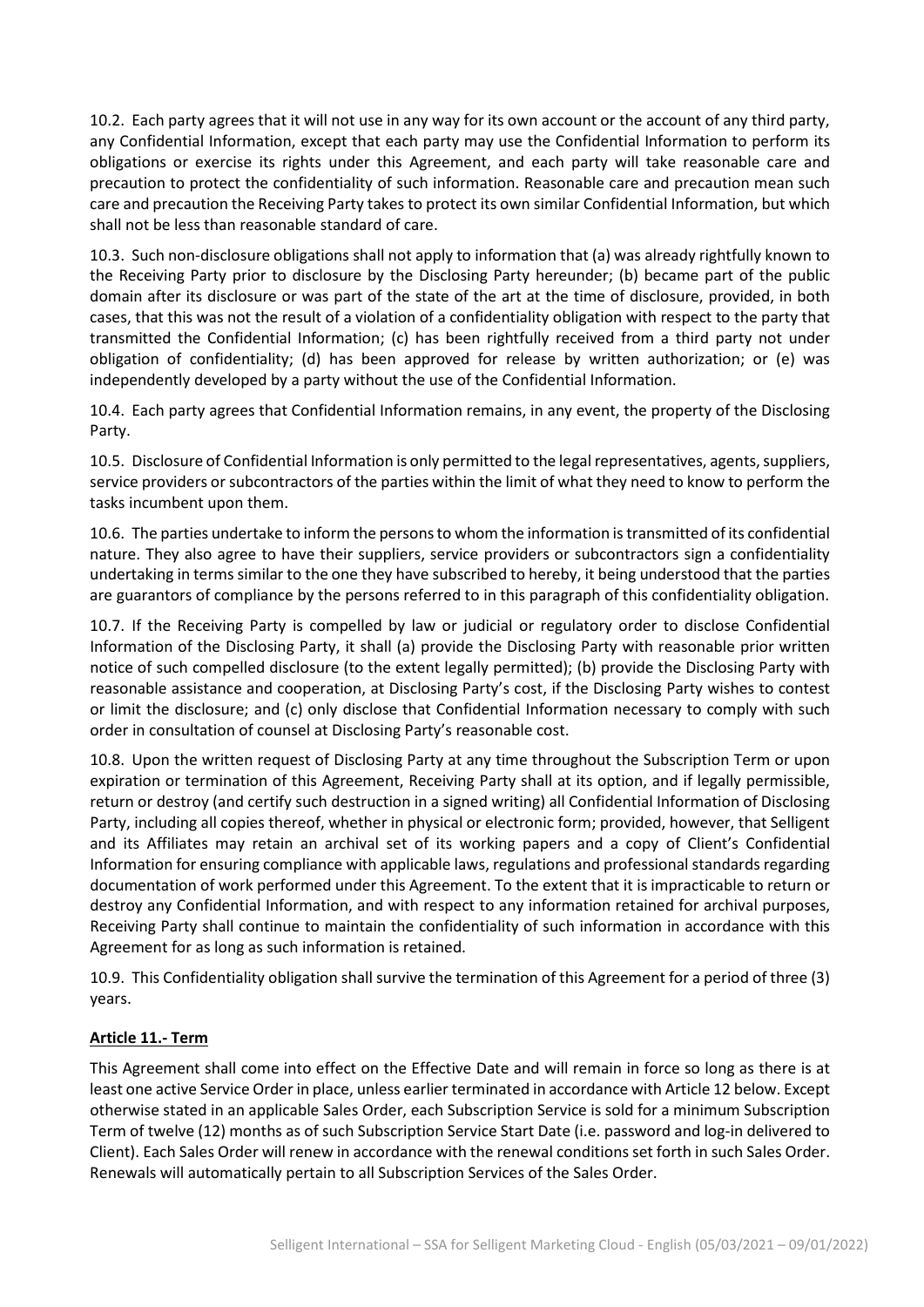# **Article 12.- Termination**

12.1. Either party may by written notice served on the other party terminate this Agreement immediately without any court intervention if the other party is in material breach of its obligations under this Agreement and, if such breach is remediable, fails to remedy that breach within a period of thirty (30) calendar days after receipt of notice in writing requiring it to do so. Moreover, should Client remain in breach of its payment obligation notwithstanding two (2) written reminders to pay within seven (7) calendar days each, Selligent has the right to deactivate Client's passwords and log-ins and/or to block access to the Services, whereby the contractually agreed fees will remain due for the period during which access was blocked and/or passwords and log-ins deactivated and Client will be solely responsible for all consequences that result from the blocking and the deactivation, without possibility of recourse against Selligent.

12.2. Each party is also entitled to terminate this Agreement if the other party becomes the subject of a petition in bankruptcy or any other proceeding relating to insolvency, receivership or liquidation.

12.3. Selligent is entitled to terminate this Agreement immediately without any court intervention nor notice period (i) for any material violation by Client that risks the safety, security or reputation of any network, person or entity, or for violation of Selligent applicable use of the Services as set forth in Article 8 or (ii) in the event Client becomes a competitor, directly or indirectly as a result of its direct or indirect shareholders.

12.4. In the event of the premature termination of the Agreement due to Selligent breaching its obligations, Selligent will reimburse Client the portion of any fees that have been paid in advance by Client and cover the period during which the Services have not been provided.

12.5. In the event of the premature termination of the Agreement due to Client breaching its obligations, Client must pay (i) all of the Subscription Services fees provided for in this Agreement and (ii) the Project Services and Support Services provided up to the termination date.

12.6. Notwithstanding any termination of this Agreement, the provisions of this Agreement that by their nature should survive the termination, shall survive the termination of this Agreement.

#### **Article 13.- Fees & Payment**

**13.1. Fees**. Client shall pay all fees specified in all executed Services Order hereunder. All fees are quoted in EURO, excluding VAT or any other relevant taxes. Except as otherwise provided in this Agreement, fees are non-refundable.

**13.2. Invoicing & Payment**. Fees for the Services will be invoiced in accordance with the terms in the relevant Service Order. Invoices are payable within thirty (30) calendar days from the date of invoicing. In the event of late payment, the Belgian law of 2 August 2002 on late payments will apply. Client is aware that this means, amongst others, that under the current draft of the law once the (agreed) payment term has elapsed, Selligent will automatically (no notice of non-performance being required) be entitled to (i) an interest for late payment that is equal to the ECB base rate  $+ 8\%$ , rounded up to the next half percentage point and (ii) a fixed sum of minimum €100 as compensation for administrative and other expenses and that Selligent is also entitled to obtain reasonable compensation from Client for any recovery costs exceeding the fixed sum of €100 and incurred due to Client's late payment.

**13.3. Indexation.** All fees applicable pursuant to this Agreement are adjusted each year on the anniversary date of the Subscription Term Start Date, as defined in the relevant Sales Order, depending on the variations in the Belgian consumer price index (hereafter the "**Index**"), using the formula:

#### P1 = (P0 X S1)/S0 where:

- P1 = New Fee for the year N
- P0 = Current Fee
- S1 = Index from the month before the month of the anniversary date of the Subscription Term Start Date for the year N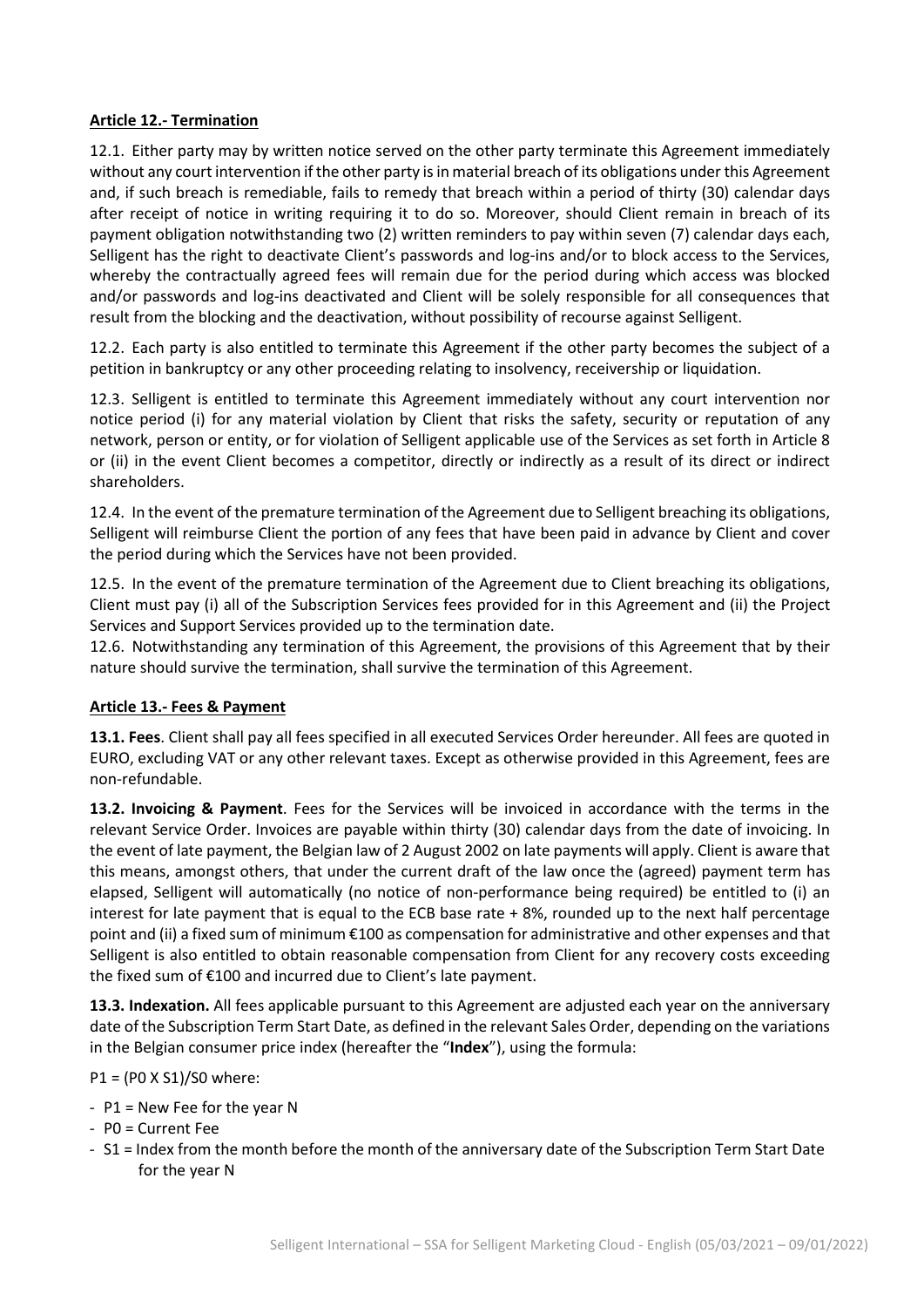- S0 = Index from the month before the month of the anniversary date of the Subscription Term Start Date for the year N-1

Example: Subscription Term Start Date: 15 March 2019 – Monthly Subscription Fee of €5,000 The first indexation shall take place on 15 Mars 2020 as follows:  $PO = £5,000$ S1 = [102] (index of February 2020, published beginning of March 2020) S0 = [101] (index de February 2019, published beginning of Mars 2019) P1 =  $(5,000*102)/101 = €5,049.50$ 

# **Article 14.- Commercial reference**

Client authorizes Selligent to use the following information as a commercial reference in publications, events and actions to promote Selligent's products and services: Client's name and information that is publicly known about Client (including Client's logo). Client can revoke this authorisation at any time in writing without any justification.

#### **Article 15.- General Provisions**

**15.1**. **Entire Agreement – Severability -** The Agreement is the entire agreement between the parties relating to subject matter hereof, and supersedes all prior or simultaneous agreements, negotiations or statements.

Any commercial offer issued by Selligent under this Agreement shall be valid for a maximum period of three (3) months.

The interconnected environment of cloud computing is subject to rapid and substantial change of operational, legal and data security requirements or parameters. As a result, this Agreement may need to be amended from time to time. Any such change will be notified to Client by email and shall be applicable immediately. Substantial change of such parameters includes any substantial change of the digital technology industry and enactment of local, national or international law or regulation applicable to the Selligent products and services, in particular as regards data security.

Subject to the above, this Agreement may not be released, discharged, amended or modified in any manner, except by an instrument in writing signed by a duly authorized officer or representative of each party.

In case any provision of this Agreement is held invalid or unenforceable for any reason, the remaining provisions shall continue in full force without being impaired. Client and Selligent shall act in good faith to replace any invalid provision with a valid one that most closely approximates the intent and economic effect of the invalid provision.

**15.2**. **Other Documents** - No terms, provisions or conditions of any purchase order, acknowledgment or other business form that Client may use in connection with the purchase of any Service will have any effect on the rights, duties or obligations of the parties under, or otherwise modify this Agreement, irrespective of any failure of Selligent to object to such terms, provisions or conditions. Service Orders are noncancelable and non-refundable except as expressly provided otherwise.

**15.3**. **Governing Law – Limitation** - This Agreement is governed by and construed under Belgian law, without reference to its conflicts of law principles (i.e. in the event of any conflicts, Belgian law, rules and regulations shall prevail and govern). Any dispute in connection to this Agreement shall be subject to the exclusive jurisdiction of the courts of Brussels. Any claim before a court in connection with this Agreement can only be initiated by the signing entity and is subject to a limitation period of one (1) year as of the date when the facts giving rise to such claim are known or should have been known by the claimant.

**15.4**. **Force Majeure -** Neither party shall incur any liability to the other for any failure to perform any of its obligations under this Agreement to the extent such failure is caused by events, occurrences or causes beyond its reasonable control and without any negligence on the part of the party seeking protection under this Article. Such events shall include, without limitation, acts of God, strikes, lockouts, riots, acts of war,